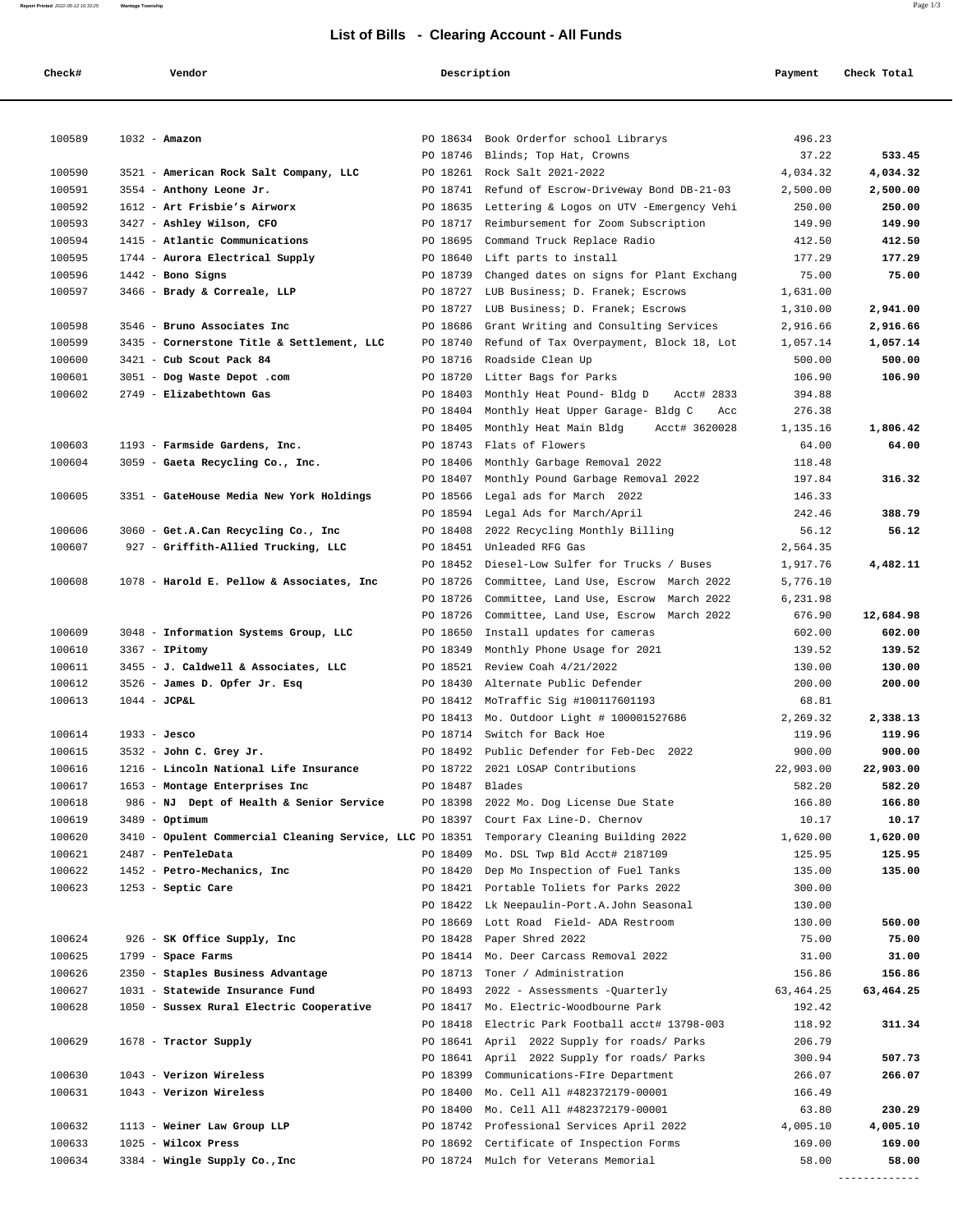## **List of Bills - Clearing Account - All Funds**

| Check# | Vendor | Description<br>. | Payment | Check Total |
|--------|--------|------------------|---------|-------------|

============== ============== ============== ==============

TOTAL **135,260.27**

 **Summary By Account**

| <b>ACCOUNT</b>              | DESCRIPTION                              |            |           | CURRENT YR APPROP. YEAR NON-BUDGETARY | CREDIT                           |
|-----------------------------|------------------------------------------|------------|-----------|---------------------------------------|----------------------------------|
|                             |                                          |            |           |                                       |                                  |
| 01-201-20-100-020           | Administrative & Executive OE            | 3,471.25   |           |                                       |                                  |
| 01-201-20-130-020           | Financial Administration OE              | 98.18      |           |                                       |                                  |
| 01-201-20-140-020           | Computer Services OE                     | 275.85     |           |                                       |                                  |
| 01-201-20-155-020           | Legal OE                                 | 3,865.10   |           |                                       |                                  |
| 01-201-20-165-020           | Engineering OE                           | 5,641.10   |           |                                       |                                  |
| 01-201-21-180-020           | Land Use OE                              | 2,086.97   |           |                                       |                                  |
| 01-201-22-200-020           | Code Enforcement - Other Expenses        | 169.00     |           |                                       |                                  |
| 01-201-23-210-020           | Liability Insurance OE                   | 41,260.50  |           |                                       |                                  |
| $01 - 201 - 23 - 215 - 020$ | Worker's Compensation OE                 | 22, 203.75 |           |                                       |                                  |
| $01 - 201 - 25 - 252 - 020$ | Emergency Management OE                  | 301.90     |           |                                       |                                  |
| 01-201-25-255-020           | Fire Department OE                       | 710.07     |           |                                       |                                  |
| 01-201-25-275-020           | Municipal Prosecutor                     | 900.00     |           |                                       |                                  |
| $01 - 201 - 26 - 290 - 020$ | Streets and Roads OE                     | 300.94     |           |                                       |                                  |
| 01-201-26-290-120           | Streets & Roads OE Snow                  | 4,034.32   |           |                                       |                                  |
| $01 - 201 - 26 - 305 - 020$ | Garbage Removal OE                       | 149.48     |           |                                       |                                  |
| $01 - 201 - 26 - 310 - 020$ | Public Buildings and Grounds OE          | 2,455.09   |           |                                       |                                  |
| 01-201-26-315-020           | Streets & Roads Vehicle Mtce & Repair    | 702.16     |           |                                       |                                  |
| 01-201-28-370-020           | Recreation OE                            | 88.42      |           |                                       |                                  |
| 01-201-28-375-020           | Maintenance of Parks                     | 650.00     |           |                                       |                                  |
| $01 - 201 - 31 - 430 - 020$ | Electricty OE                            | 2,649.47   |           |                                       |                                  |
| 01-201-31-440-020           | Telephone OE                             | 139.52     |           |                                       |                                  |
| 01-201-31-446-020           | Propane/Natural Gas Other Expenses       | 1,411.54   |           |                                       |                                  |
| $01 - 201 - 31 - 460 - 020$ | Gas/Diesel OE                            | 4,617.11   |           |                                       |                                  |
| 01-201-43-490-020           | Municipal Court OE                       | 210.17     |           |                                       |                                  |
| 01-203-36-476-020           | (2021) Losap OE                          |            | 22,903.00 |                                       |                                  |
| 01-205-55-000-100           | Tax Overpayments                         |            |           | 1,057.14                              |                                  |
| 01-260-05-100               | DUE TO CLEARING                          |            |           | 0.00                                  | 122,352.03                       |
|                             |                                          |            |           |                                       |                                  |
| TOTALS FOR                  | Current Fund                             | 98,391.89  | 22,903.00 | 1,057.14                              | 122,352.03                       |
| $02 - 213 - 40 - 700 - 000$ | Appropriated Grants                      |            |           | 1,159.25                              |                                  |
| $02 - 260 - 05 - 100$       | DUE TO CLEARING                          |            |           | 0.00                                  | 1,159.25                         |
| TOTALS FOR                  | Federal and State Grant Fund             | 0.00       | 0.00      | 1,159.25                              | --------------------<br>1,159.25 |
|                             |                                          |            |           |                                       |                                  |
| $03 - 260 - 05 - 100$       | DUE TO CLEARING                          |            |           | 0.00                                  | 1,030.11                         |
| $03 - 287 - 56 - 852 - 200$ | Reserve for Dog Trust Expenditures       |            |           | 863.31                                |                                  |
| 03-387-56-852-002           | Due to State of New Jersey - License Fee |            |           | 166.80                                |                                  |
| TOTALS FOR                  | Dog Trust Fund                           | 0.00       | 0.00      | 1,030.11                              | 1,030.11                         |
|                             |                                          |            |           |                                       |                                  |
| $04 - 215 - 55 - 000 - 000$ | Improvement Authorizations - Funded      |            |           | 6,231.98                              |                                  |
| $04 - 260 - 05 - 100$       | DUE TO CLEARING                          |            |           | 0.00                                  | 6,231.98                         |
| TOTALS FOR                  | General Capital Fund                     | 0.00       | 0.00      | 6,231.98                              | 6,231.98                         |
|                             |                                          |            |           |                                       |                                  |
| 12-260-05-100               | DUE TO CLEARING                          |            |           | 0.00                                  | 4,486.90                         |
| 12-286-05-000-000           | RESERVE FOR ESCROW DEPOSITS              |            |           | 4,486.90                              | -------------                    |
| TOTALS FOR                  | ESCROW TRUST FUND                        | 0.00       | 0.00      | 4,486.90                              | 4,486.90                         |